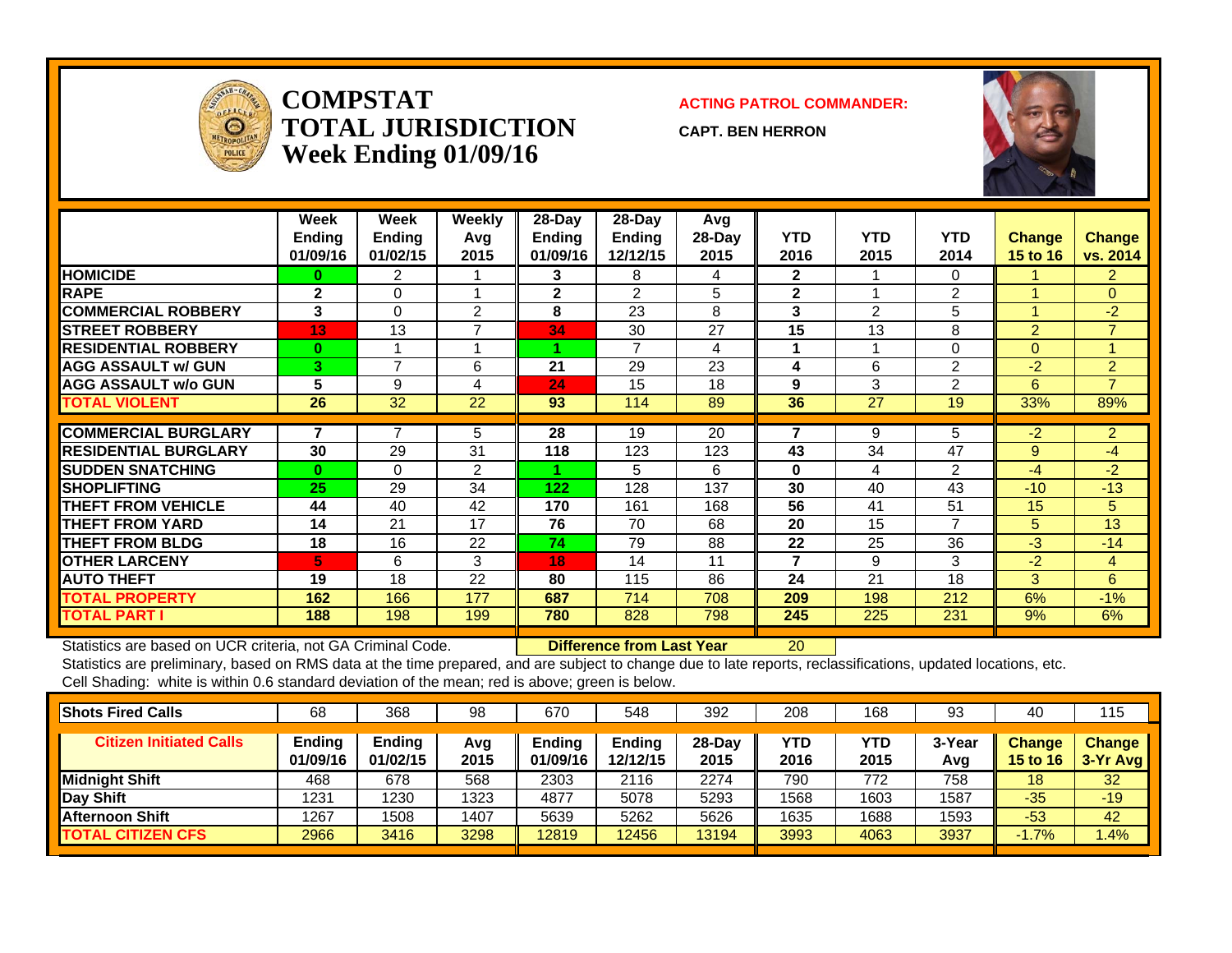

## **COMPSTATWEST CHATHAM PRECINCTWeek Ending 01/09/16**

**PRECINCT COMMANDER:**

**CAPT. CARL RAMEY**



|                             | Week<br>Ending<br>01/09/16 | Week<br><b>Ending</b><br>01/02/15 | <b>Weekly</b><br>Avg<br>2015 | 28-Day<br><b>Ending</b><br>01/09/16 | 28-Day<br><b>Ending</b><br>12/12/15 | Avg<br>28-Day<br>2015 | <b>YTD</b><br>2016 | <b>YTD</b><br>2015 | <b>YTD</b><br>2014 | Change<br><b>15 to 16</b> | <b>Change</b><br>vs. 2014 |
|-----------------------------|----------------------------|-----------------------------------|------------------------------|-------------------------------------|-------------------------------------|-----------------------|--------------------|--------------------|--------------------|---------------------------|---------------------------|
| <b>HOMICIDE</b>             | $\bf{0}$                   | $\Omega$                          | $\Omega$                     | $\bf{0}$                            | 0                                   | 0                     | $\bf{0}$           | 0                  | $\Omega$           | $\Omega$                  | $\Omega$                  |
| <b>RAPE</b>                 | $\bf{0}$                   | $\Omega$                          | $\Omega$                     | $\bf{0}$                            |                                     |                       | 0                  |                    |                    | $-1$                      | $-1$                      |
| <b>COMMERCIAL ROBBERY</b>   | 4                          | $\Omega$                          | $\Omega$                     | 3                                   |                                     |                       |                    | 0                  |                    |                           | $\mathbf{0}$              |
| <b>STREET ROBBERY</b>       | ٠                          | 2                                 |                              | 3                                   | $\overline{2}$                      | 2                     | 4                  | 2                  | $\Omega$           | $-1$                      | $\blacktriangleleft$      |
| <b>RESIDENTIAL ROBBERY</b>  | $\mathbf{0}$               |                                   | $\Omega$                     | 1                                   | 2                                   |                       | 1                  |                    | $\Omega$           | $\Omega$                  | $\blacktriangleleft$      |
| <b>AGG ASSAULT w/ GUN</b>   | $\mathbf 0$                |                                   |                              | 1                                   | 3                                   | 2                     | $\bf{0}$           | $\overline{2}$     | $\Omega$           | $-2$                      | $\Omega$                  |
| <b>AGG ASSAULT w/o GUN</b>  |                            |                                   |                              | 3                                   |                                     | 3                     |                    | 0                  | $\Omega$           |                           | $\overline{A}$            |
| <b>TOTAL VIOLENT</b>        | 3                          | 5                                 | 3                            | 11                                  | 10                                  | 11                    | 4                  | 6                  | $\overline{2}$     | $-33%$                    | 100%                      |
|                             |                            |                                   |                              |                                     |                                     |                       |                    |                    |                    |                           |                           |
| <b>COMMERCIAL BURGLARY</b>  | 4                          | 3                                 | 2                            | 12                                  | 11                                  | 6                     | 4                  | 5                  | $\Omega$           | $-1$                      | 4                         |
| <b>RESIDENTIAL BURGLARY</b> | 4                          | 3                                 | $\overline{7}$               | 25                                  | 39                                  | 27                    | 6                  | 6                  | 10                 | $\Omega$                  | -4                        |
| <b>SUDDEN SNATCHING</b>     | $\bf{0}$                   | $\mathbf 0$                       | $\mathbf 0$                  | $\mathbf{0}$                        | $\Omega$                            | $\Omega$              | 0                  | 0                  | $\Omega$           | $\Omega$                  | $\mathbf{0}$              |
| <b>SHOPLIFTING</b>          | $\mathbf{0}$               | 6                                 | 4                            | 12                                  | 18                                  | 16                    | $\bf{0}$           | 3                  | 4                  | -3                        | -4                        |
| <b>THEFT FROM VEHICLE</b>   | $\overline{\mathbf{z}}$    | 15                                | 8                            | 37                                  | 52                                  | 32                    | 14                 | 9                  | 10                 | 5                         | 4                         |
| <b>THEFT FROM YARD</b>      | 3                          | 6                                 | 3                            | 19                                  | 18                                  | 13                    | 6                  | 5                  | 3                  | $\overline{A}$            | 3                         |
| <b>THEFT FROM BLDG</b>      | 5                          | 3                                 | 4                            | 16                                  | 16                                  | 16                    | 6                  | 7                  | 6                  | $-1$                      | $\Omega$                  |
| <b>OTHER LARCENY</b>        | $\overline{2}$             | $\overline{2}$                    |                              | 5                                   |                                     | 2                     | $\overline{2}$     | 5                  | $\overline{2}$     | $-3$                      | $\mathbf{0}$              |
| <b>AUTO THEFT</b>           | $\mathbf{0}$               | 3                                 | 5                            | 17                                  | 46                                  | 20                    |                    | 5                  | $\overline{2}$     | $-4$                      | $-1$                      |
| <b>TOTAL PROPERTY</b>       | 25                         | 41                                | 33                           | 143                                 | 201                                 | 132                   | 39                 | 45                 | 37                 | $-13%$                    | 5%                        |
| <b>TOTAL PART I</b>         | 28                         | 46                                | 36                           | 154                                 | 211                                 | 143                   | 43                 | 51                 | 39                 | $-16%$                    | 10%                       |

Statistics are based on UCR criteria, not GA Criminal Code. **Difference from Last Year** -8

| <b>Shots Fired Calls</b>       | 10                                | 37                                |                       | 73                              | 73                                    | 44                      | 23                 | 21          |                             |                                  | 17                        |
|--------------------------------|-----------------------------------|-----------------------------------|-----------------------|---------------------------------|---------------------------------------|-------------------------|--------------------|-------------|-----------------------------|----------------------------------|---------------------------|
| <b>Citizen Initiated Calls</b> | Week<br><b>Ending</b><br>01/09/16 | Week<br><b>Ending</b><br>01/02/15 | Weekly<br>Avg<br>2015 | $28$ -Day<br>Ending<br>01/09/16 | $28-Dav$<br><b>Ending</b><br>12/12/15 | Avg<br>$28-Day$<br>2015 | <b>YTD</b><br>2016 | YTD<br>2015 | <b>YTD</b><br>3-Year<br>Avg | <b>Change</b><br><b>15 to 16</b> | <b>Change</b><br>3-Yr Avg |
| Midnight Shift                 | 118                               | 135                               | 114                   | 495                             | 446                                   | 455                     | 177                | 151         | 158                         | 26                               | 19                        |
| Day Shift                      | 274                               | 275                               | 282                   | 1102                            | 1192                                  | 1127                    | 352                | 369         | 348                         | $-17$                            | 4                         |
| <b>Afternoon Shift</b>         | 283                               | 298                               | 294                   | 1206                            | 1164                                  | 1177                    | 358                | 356         | 334                         |                                  | 24                        |
| <b>TOTAL CITIZEN CFS</b>       | 675                               | 675                               | 690                   | 2803                            | 2802                                  | 2758                    | 887                | 876         | 840                         | 1.3%                             | 5.6%                      |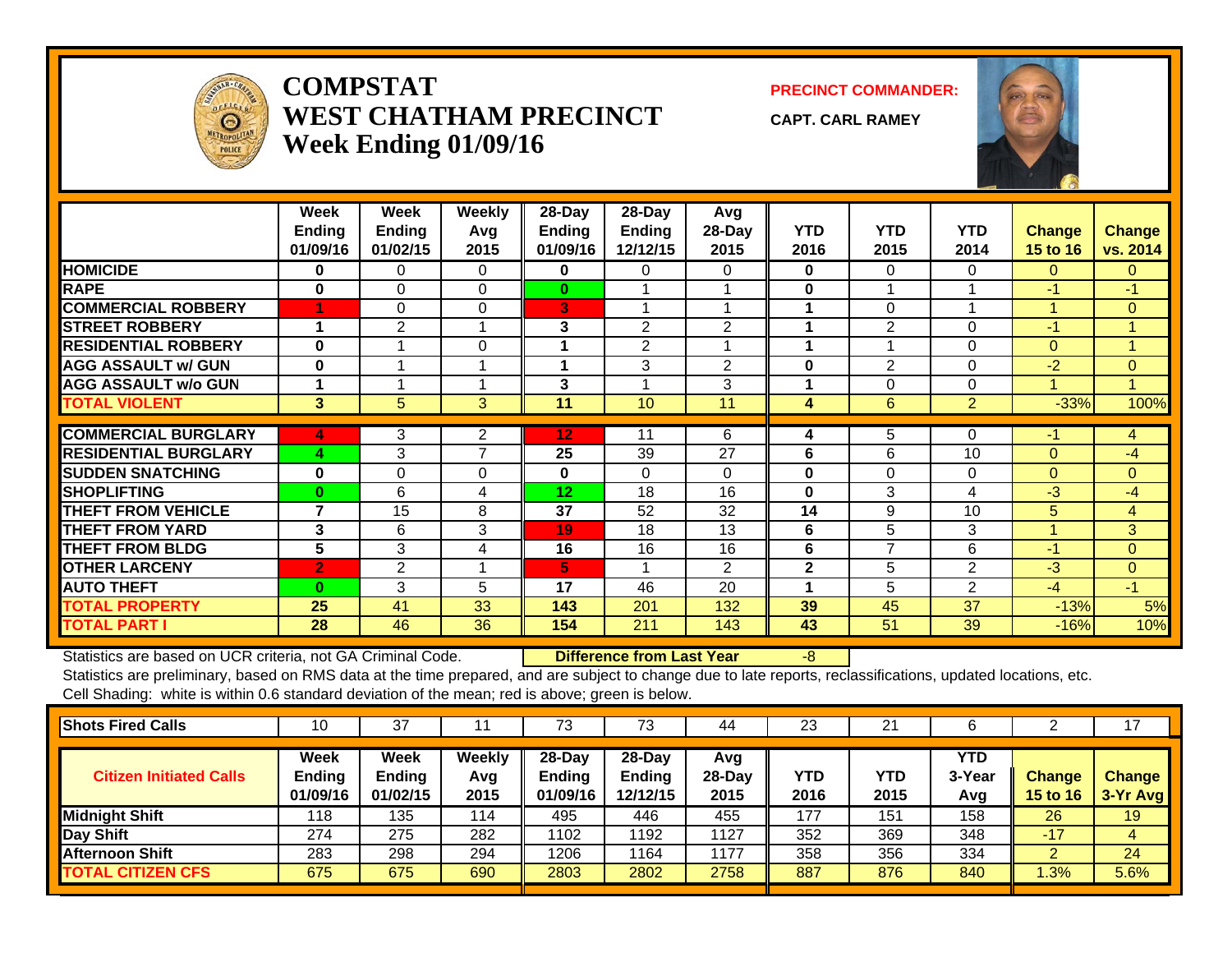

# **COMPSTATDOWNTOWN PRECINCTWeek Ending 01/09/16**

#### **ACTING PRECINCT COMMANDER:**

**LT. ANTHONY GALLO**



|                             | <b>Week</b><br><b>Ending</b><br>01/09/16 | Week<br><b>Ending</b><br>01/02/15 | Weekly<br>Avg<br>2015 | 28-Day<br>Ending<br>01/09/16 | 28-Day<br>Ending<br>12/12/15 | Avg<br>28-Day<br>2015 | <b>YTD</b><br>2016 | <b>YTD</b><br>2015 | <b>YTD</b><br>2014         | <b>Change</b><br>15 to 16 | <b>Change</b><br>vs. 2014 |
|-----------------------------|------------------------------------------|-----------------------------------|-----------------------|------------------------------|------------------------------|-----------------------|--------------------|--------------------|----------------------------|---------------------------|---------------------------|
| <b>HOMICIDE</b>             | 0                                        |                                   | $\Omega$              |                              |                              |                       | 1                  | 0                  | $\Omega$                   |                           |                           |
| <b>RAPE</b>                 | $\bf{0}$                                 | $\Omega$                          | $\Omega$              | $\bf{0}$                     | $\Omega$                     |                       | $\bf{0}$           | 0                  | $\Omega$                   | $\Omega$                  | $\Omega$                  |
| <b>COMMERCIAL ROBBERY</b>   | 0                                        | $\Omega$                          | $\Omega$              | 1                            | $\Omega$                     |                       | $\bf{0}$           |                    | $\boldsymbol{\mathcal{A}}$ | $-1$                      | $-1$                      |
| <b>STREET ROBBERY</b>       | 8                                        | $\overline{7}$                    | $\overline{2}$        | 17                           | 6                            | 9                     | 10                 | 4                  | $\overline{\mathbf{A}}$    | 6                         | 9                         |
| <b>RESIDENTIAL ROBBERY</b>  | $\bf{0}$                                 | 0                                 | 0                     | 0                            | $\Omega$                     |                       | $\bf{0}$           | $\Omega$           | $\Omega$                   | $\Omega$                  | $\Omega$                  |
| <b>AGG ASSAULT w/ GUN</b>   |                                          | 4                                 |                       | 8                            | 4                            | 4                     | $\mathbf{2}$       |                    | 0                          | -1                        | $\overline{2}$            |
| <b>AGG ASSAULT w/o GUN</b>  | $\bf{0}$                                 | $\overline{2}$                    |                       | 4                            |                              | 4                     | $\mathbf{2}$       |                    | $\Omega$                   |                           | $\overline{2}$            |
| <b>TOTAL VIOLENT</b>        | 9                                        | 14                                | 5                     | 31                           | 12                           | 21                    | 15                 | $\overline{7}$     | $\overline{2}$             | 114%                      | 650%                      |
| <b>COMMERCIAL BURGLARY</b>  | 0                                        |                                   |                       |                              |                              | 2                     |                    |                    | 0                          | $-1$                      |                           |
|                             |                                          |                                   |                       |                              |                              |                       | 0                  |                    |                            |                           | $\mathbf{0}$              |
| <b>RESIDENTIAL BURGLARY</b> | 3                                        | 4                                 | 3                     | 13                           | 7                            | 11                    | 5                  | 3                  | 2                          | $\overline{2}$            | 3                         |
| <b>SUDDEN SNATCHING</b>     | $\bf{0}$                                 | 0                                 |                       | $\bf{0}$                     | 0                            | 3                     | $\bf{0}$           | 3                  |                            | $-3$                      | $-1$                      |
| <b>SHOPLIFTING</b>          | 4                                        |                                   | 5                     | $\overline{\phantom{a}}$     | 8                            | 19                    | 4                  | 6                  | 4                          | $-2$                      | $\mathbf{0}$              |
| <b>THEFT FROM VEHICLE</b>   | 9                                        | 11                                | 8                     | 40                           | 37                           | 32                    | 10                 | 13                 | 6                          | $-3$                      | 4                         |
| <b>THEFT FROM YARD</b>      | 3                                        | 6                                 | 4                     | 13                           | 16                           | 17                    | 6                  | 3                  | $\Omega$                   | 3                         | 6                         |
| <b>THEFT FROM BLDG</b>      | 4                                        | 4                                 | 4                     | 19                           | 19                           | 18                    | 4                  | 2                  | 7                          | $\overline{2}$            | $-3$                      |
| <b>OTHER LARCENY</b>        | $\overline{2}$                           | 0                                 | 0                     | $\mathbf{2}$                 | 3                            | 2                     | $\mathbf{2}$       |                    | 0                          |                           | $\overline{2}$            |
| <b>AUTO THEFT</b>           | 4                                        | 2                                 | 4                     | 13                           | 15                           | 16                    | 4                  | 6                  |                            | $-2$                      | 3                         |
| <b>TOTAL PROPERTY</b>       | 29                                       | 29                                | 30                    | 108                          | 106                          | 119                   | 35                 | 38                 | 21                         | $-8%$                     | 67%                       |
| <b>TOTAL PART I</b>         | 38                                       | 43                                | 35                    | 139                          | 118                          | 139                   | 50                 | 45                 | 23                         | 11%                       | 117%                      |

Statistics are based on UCR criteria, not GA Criminal Code. **Difference from Last Year** 5

| <b>Shots Fired Calls</b>       | 12                         |                                          | 16                    | 132                                 | 80                                     | 66                      | 39          | 24          |                             | 15                               | 22                        |
|--------------------------------|----------------------------|------------------------------------------|-----------------------|-------------------------------------|----------------------------------------|-------------------------|-------------|-------------|-----------------------------|----------------------------------|---------------------------|
| <b>Citizen Initiated Calls</b> | Week<br>Ending<br>01/09/16 | <b>Week</b><br><b>Ending</b><br>01/02/15 | Weekly<br>Avg<br>2015 | 28-Day<br><b>Ending</b><br>01/09/16 | $28$ -Day<br><b>Ending</b><br>12/12/15 | Avg<br>$28-Day$<br>2015 | YTD<br>2016 | YTD<br>2015 | <b>YTD</b><br>3-Year<br>Avg | <b>Change</b><br><b>15 to 16</b> | <b>Change</b><br>3-Yr Avg |
| <b>Midnight Shift</b>          | 92                         | 163                                      | 121                   | 466                                 | 433                                    | 484                     | 168         | 163         | 156                         | 5                                | 12                        |
| <b>Day Shift</b>               | 210                        | 217                                      | 233                   | 783                                 | 804                                    | 931                     | 263         | 275         | 268                         | $-12$                            | -5                        |
| <b>Afternoon Shift</b>         | 212                        | 257                                      | 252                   | 916                                 | 851                                    | 1010                    | 272         | 310         | 271                         | $-38$                            |                           |
| <b>TOTAL CITIZEN CFS</b>       | 514                        | 637                                      | 606                   | 2165                                | 2088                                   | 2425                    | 703         | 748         | 695                         | $-6.0%$                          | .2%                       |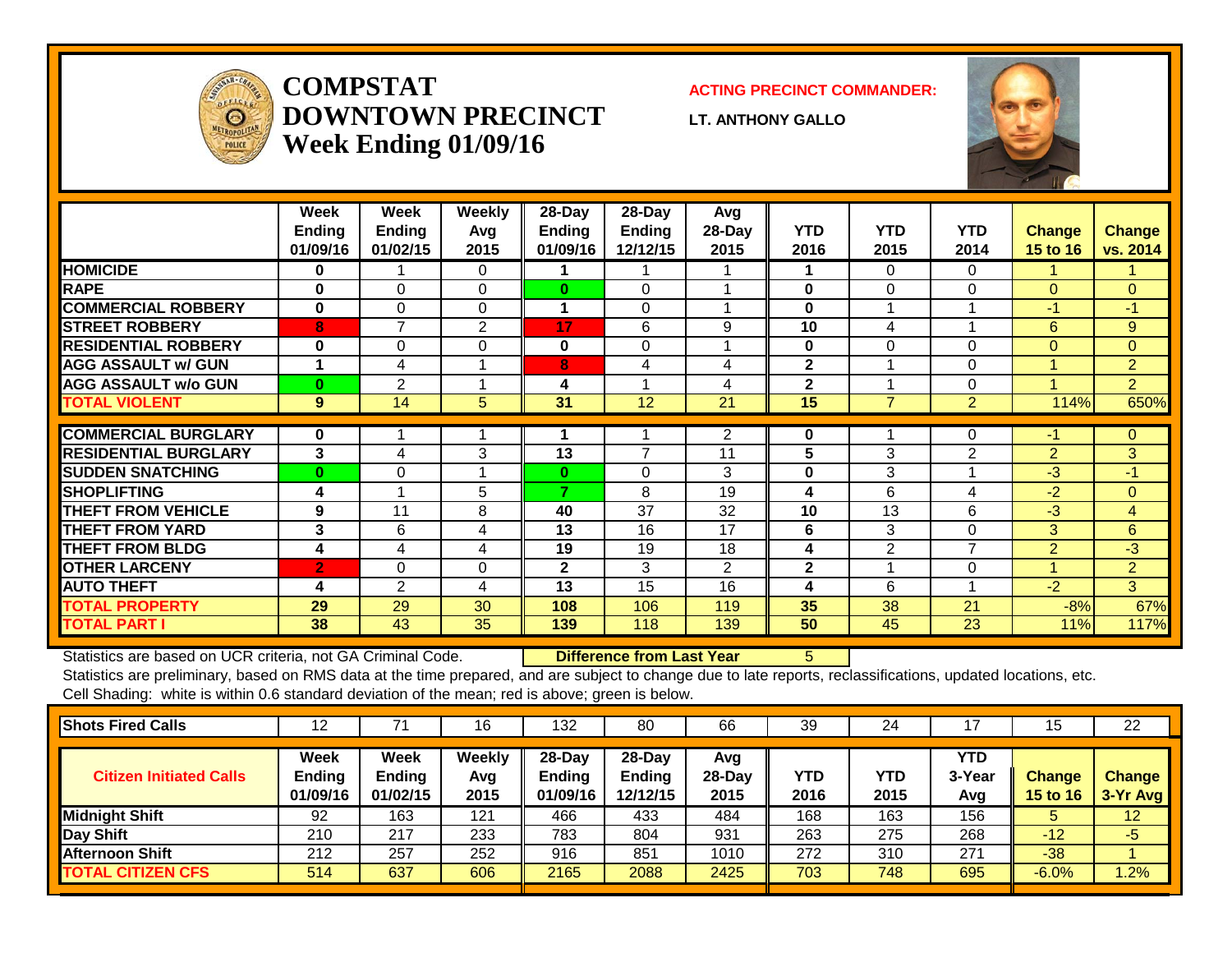

## **COMPSTATCENTRAL PRECINCT** CAPT. DEVONN ADAMS **Week Ending 01/09/16**

#### **PRECINCT COMMANDER:**



|                             | Week          | Week           | <b>Weekly</b>  | 28-Day          | 28-Day         | Avg    |                |                |                |                 |               |
|-----------------------------|---------------|----------------|----------------|-----------------|----------------|--------|----------------|----------------|----------------|-----------------|---------------|
|                             | <b>Ending</b> | <b>Ending</b>  | Avg            | <b>Ending</b>   | <b>Ending</b>  | 28-Day | <b>YTD</b>     | <b>YTD</b>     | <b>YTD</b>     | <b>Change</b>   | <b>Change</b> |
|                             | 01/09/16      | 01/02/15       | 2015           | 01/09/16        | 12/12/15       | 2015   | 2016           | 2015           | 2014           | <b>15 to 16</b> | vs. 2014      |
| <b>HOMICIDE</b>             | 0             |                | $\Omega$       | $\mathbf{2}$    | 3              |        |                | 0              | $\Omega$       |                 |               |
| <b>RAPE</b>                 |               | 0              | $\Omega$       |                 |                |        |                | 0              | $\Omega$       |                 |               |
| <b>COMMERCIAL ROBBERY</b>   | $\bf{0}$      | 0              | $\Omega$       | 1               | 6              |        | $\bf{0}$       | 0              |                | $\Omega$        | -1            |
| <b>STREET ROBBERY</b>       | $\bf{0}$      | $\overline{2}$ | $\overline{2}$ | 8               | 10             | 8      | $\bf{0}$       | $\overline{2}$ | 3              | $-2$            | $-3$          |
| <b>RESIDENTIAL ROBBERY</b>  | $\bf{0}$      | 0              | $\Omega$       | 0               | $\overline{2}$ |        | $\bf{0}$       | 0              | $\Omega$       | $\Omega$        | $\Omega$      |
| <b>AGG ASSAULT w/ GUN</b>   | $\mathbf{2}$  | 0              | 2              | 7               | 13             | 8      | $\overline{2}$ | 2              |                | 0               |               |
| <b>AGG ASSAULT w/o GUN</b>  |               | 4              |                | 7               | 4              | 5      | $\mathbf{2}$   |                |                |                 |               |
| <b>TOTAL VIOLENT</b>        | 4             | $\overline{7}$ | 6              | 26              | 39             | 25     | 6              | 5              | 6              | 20%             | 0%            |
|                             |               |                |                |                 |                |        |                |                |                |                 |               |
| <b>COMMERCIAL BURGLARY</b>  | $\mathbf{2}$  | 2              |                | 10              | 5              | 6      | $\mathbf{2}$   |                |                |                 |               |
| <b>RESIDENTIAL BURGLARY</b> | 9             | 5              | 8              | 26              | 30             | 31     | 11             | 12             | 16             | -1              | $-5$          |
| <b>SUDDEN SNATCHING</b>     | 0             | 0              | $\Omega$       | $\bf{0}$        | 3              | 1      | $\bf{0}$       |                | $\Omega$       | $-1$            | $\Omega$      |
| <b>SHOPLIFTING</b>          |               | $\overline{2}$ | 2              | 5               | $\overline{7}$ | 8      |                | 0              | $\overline{2}$ |                 | $-1$          |
| <b>THEFT FROM VEHICLE</b>   | 8             | 3              | 11             | 25              | 32             | 43     | 8              | 9              | 8              | -1              | $\Omega$      |
| <b>THEFT FROM YARD</b>      | 3             | 5              | 4              | 22              | 16             | 16     | 3              |                | $\overline{2}$ | $\overline{2}$  |               |
| <b>THEFT FROM BLDG</b>      |               | 2              | 4              | 12 <sub>2</sub> | 14             | 17     | $\mathbf{2}$   | 9              | 5              | $-7$            | $-3$          |
| <b>OTHER LARCENY</b>        | $\bf{0}$      |                | 1              | 5.              | 3              | 3      | $\bf{0}$       |                | $\Omega$       | $-1$            | $\Omega$      |
| <b>AUTO THEFT</b>           | 10            | 9              | 5              | 29              | 25             | 21     | 13             | 6              | 10             | $\overline{7}$  | 3             |
| <b>TOTAL PROPERTY</b>       | 34            | 29             | 36             | 134             | 135            | 146    | 40             | 40             | 44             | 0%              | $-9%$         |
| <b>TOTAL PART I</b>         | 38            | 36             | 43             | 160             | 174            | 171    | 46             | 45             | 50             | 2%              | $-8%$         |

Statistics are based on UCR criteria, not GA Criminal Code. **Difference from Last Year** 1

| <b>Shots Fired Calls</b>       | 26                                | 128                               | 37                    | 235                             | 178                                   | 147                     |                    |             | 25                          |                                  | 52                        |
|--------------------------------|-----------------------------------|-----------------------------------|-----------------------|---------------------------------|---------------------------------------|-------------------------|--------------------|-------------|-----------------------------|----------------------------------|---------------------------|
| <b>Citizen Initiated Calls</b> | Week<br><b>Ending</b><br>01/09/16 | Week<br><b>Ending</b><br>01/02/15 | Weekly<br>Avg<br>2015 | $28$ -Day<br>Ending<br>01/09/16 | $28-Day$<br><b>Ending</b><br>12/12/15 | Avg<br>$28-Day$<br>2015 | <b>YTD</b><br>2016 | YTD<br>2015 | <b>YTD</b><br>3-Year<br>Avg | <b>Change</b><br><b>15 to 16</b> | <b>Change</b><br>3-Yr Avg |
| Midnight Shift                 | 105                               | 138                               | 126                   | 499                             | 480                                   | 503                     | 185                | 192         | 178                         |                                  |                           |
| Day Shift                      | 238                               | 246                               | 271                   | 955                             | 1034                                  | 1085                    | 304                | 344         | 312                         | $-40$                            | -8                        |
| <b>Afternoon Shift</b>         | 257                               | 321                               | 294                   | 1166                            | 1132                                  | 1176                    | 336                | 360         | 332                         | $-24$                            | 4                         |
| <b>TOTAL CITIZEN CFS</b>       | 600                               | 705                               | 691                   | 2620                            | 2646                                  | 2764                    | 825                | 896         | 822                         | $-7.9%$                          | 0.3%                      |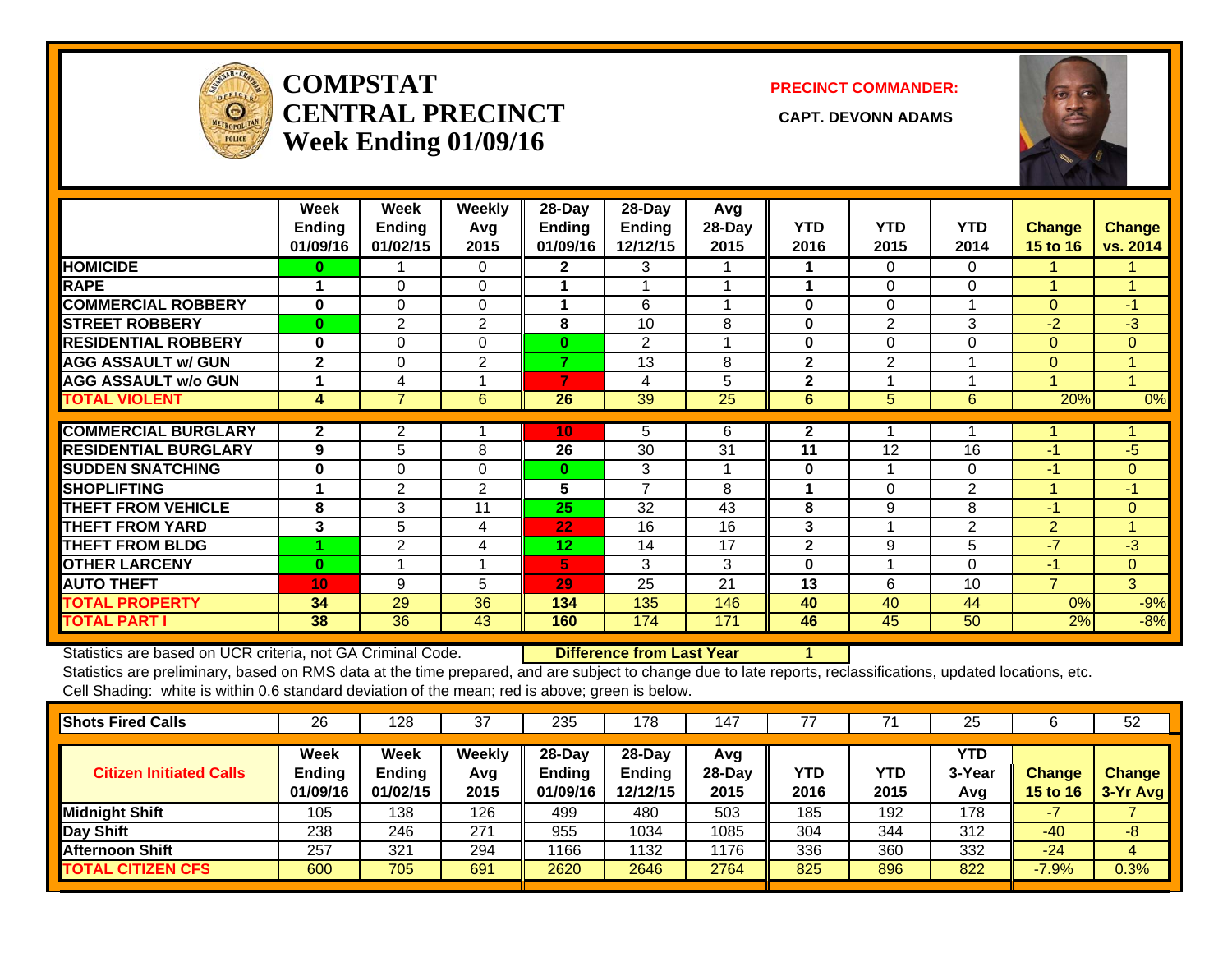

#### **COMPSTATSOUTHSIDE PRECINCT** CAPT. TERRY SHOOP **Week Ending 01/09/16**

**PRECINCT COMMANDER:**



|                             | Week<br><b>Ending</b><br>01/09/16 | Week<br><b>Ending</b><br>01/02/15 | <b>Weekly</b><br>Avq<br>2015 | $28$ -Day<br>Ending<br>01/09/16 | $28-Day$<br>Ending<br>12/12/15 | Avg<br>$28-Day$<br>2015 | <b>YTD</b><br>2016 | <b>YTD</b><br>2015 | <b>YTD</b><br>2014 | <b>Change</b><br><b>15 to 16</b> | <b>Change</b><br>vs. 2014 |
|-----------------------------|-----------------------------------|-----------------------------------|------------------------------|---------------------------------|--------------------------------|-------------------------|--------------------|--------------------|--------------------|----------------------------------|---------------------------|
| <b>HOMICIDE</b>             | 0                                 | 0                                 | $\Omega$                     | 0                               |                                |                         | $\bf{0}$           | 0                  | 0                  | 0                                | $\Omega$                  |
| <b>RAPE</b>                 |                                   | $\Omega$                          | 0                            |                                 | $\Omega$                       |                         |                    | 0                  |                    |                                  | $\Omega$                  |
| <b>COMMERCIAL ROBBERY</b>   | $\overline{2}$                    | $\Omega$                          | $\Omega$                     | 3                               | 11                             | 2                       | $\mathbf{2}$       | 0                  | 2                  | $\overline{2}$                   | $\Omega$                  |
| <b>STREET ROBBERY</b>       | $\overline{2}$                    |                                   |                              | 4                               | 3                              | 3                       | $\mathbf{2}$       | 3                  | 3                  | $-1/$                            | $-1$                      |
| <b>RESIDENTIAL ROBBERY</b>  | 0                                 | 0                                 | $\Omega$                     | $\bf{0}$                        | 1                              |                         | $\bf{0}$           | 0                  | $\Omega$           | $\Omega$                         | $\Omega$                  |
| <b>AGG ASSAULT w/ GUN</b>   | $\bf{0}$                          | 0                                 |                              | $\mathbf{2}$                    | 2                              | 2                       | $\bf{0}$           | и                  | 0                  | $-1$                             | $\mathbf{0}$              |
| <b>AGG ASSAULT w/o GUN</b>  | $\overline{2}$                    | 0                                 |                              | $\mathbf{2}$                    | 2                              | 2                       | $\mathbf{2}$       |                    | 0                  |                                  | $\overline{2}$            |
| <b>TOTAL VIOLENT</b>        | $\overline{7}$                    |                                   | 3                            | 12                              | 20                             | 12                      | $\overline{7}$     | 5                  | 6                  | 40%                              | 17%                       |
| <b>COMMERCIAL BURGLARY</b>  | 0                                 | $\Omega$                          |                              | 0                               | 2                              | 4                       | $\bf{0}$           | 2                  |                    | $-2$                             | -1                        |
|                             |                                   |                                   |                              |                                 |                                |                         |                    |                    |                    |                                  |                           |
| <b>RESIDENTIAL BURGLARY</b> | 6                                 | 10                                | 6                            | 22                              | 23                             | 24                      | 9                  | 5                  | 11                 | 4                                | $-2$                      |
| <b>SUDDEN SNATCHING</b>     | 0                                 | 0                                 | 0                            | $\bf{0}$                        | 1                              |                         | $\bf{0}$           | 0                  | $\Omega$           | $\overline{0}$                   | $\overline{0}$            |
| <b>SHOPLIFTING</b>          | 10 <sup>1</sup>                   | 12                                | 15                           | 66                              | 76                             | 59                      | 13                 | 15                 | 21                 | $-2$                             | $-8$                      |
| <b>THEFT FROM VEHICLE</b>   | 8                                 | 3                                 | 8                            | 32                              | 26                             | 32                      | 9                  | 3                  | 14                 | 6                                | $-5$                      |
| <b>THEFT FROM YARD</b>      | 4                                 | $\overline{2}$                    | 2                            | 8                               | 12                             | 10                      | 1                  | 3                  | 2                  | $-2$                             | $-1$                      |
| <b>THEFT FROM BLDG</b>      | 4                                 | 4                                 | 5                            | 14                              | 14                             | 19                      | 5                  | 4                  | 5                  |                                  | $\Omega$                  |
| <b>OTHER LARCENY</b>        | 0                                 |                                   | $\Omega$                     | 1                               | 5                              | $\overline{2}$          | 0                  |                    | $\Omega$           | $-1$                             | $\mathbf{0}$              |
| <b>AUTO THEFT</b>           | 3                                 |                                   | 4                            | 10 <sup>1</sup>                 | 11                             | 15                      | 3                  |                    | $\overline{2}$     | $\overline{2}$                   |                           |
| <b>TOTAL PROPERTY</b>       | 32                                | 33                                | 41                           | 153                             | 170                            | 165                     | 40                 | 34                 | 56                 | 18%                              | $-29%$                    |
| <b>TOTAL PART I</b>         | 39                                | 34                                | 44                           | 165                             | 190                            | 177                     | 47                 | 39                 | 62                 | 21%                              | $-24%$                    |

Statistics are based on UCR criteria, not GA Criminal Code. **Difference from Last Year** 8

| <b>Shots Fired Calls</b>       |                                   | 42                                       | 10                    | 75                                  | 55                                    | 40                       | 14          | 20          | 15                   | -6                        | $\overline{\phantom{a}}$  |
|--------------------------------|-----------------------------------|------------------------------------------|-----------------------|-------------------------------------|---------------------------------------|--------------------------|-------------|-------------|----------------------|---------------------------|---------------------------|
| <b>Citizen Initiated Calls</b> | Week<br><b>Ending</b><br>01/09/16 | <b>Week</b><br><b>Ending</b><br>01/02/15 | Weekly<br>Avg<br>2015 | 28-Day<br><b>Ending</b><br>01/09/16 | $28-Day$<br><b>Ending</b><br>12/12/15 | Avg<br>$28$ -Day<br>2015 | YTD<br>2016 | YTD<br>2015 | YTD<br>3-Year<br>Avg | <b>Change</b><br>15 to 16 | <b>Change</b><br>3-Yr Avg |
| <b>Midnight Shift</b>          | 82                                | 111                                      | 100                   | 405                                 | 342                                   | 399                      | 132         | 151         | 140                  | $-19$                     | -8                        |
| <b>Day Shift</b>               | 255                               | 243                                      | 273                   | 1020                                | 1030                                  | 1090                     | 327         | 299         | 312                  | 28                        | 15                        |
| <b>Afternoon Shift</b>         | 245                               | 295                                      | 269                   | 1125                                | 991                                   | 1077                     | 314         | 321         | 312                  |                           | $\overline{2}$            |
| <b>TOTAL CITIZEN CFS</b>       | 582                               | 649                                      | 641                   | 2550                                | 2363                                  | 2566                     | 773         | 771         | 765                  | 0.3%                      | 1.1%                      |